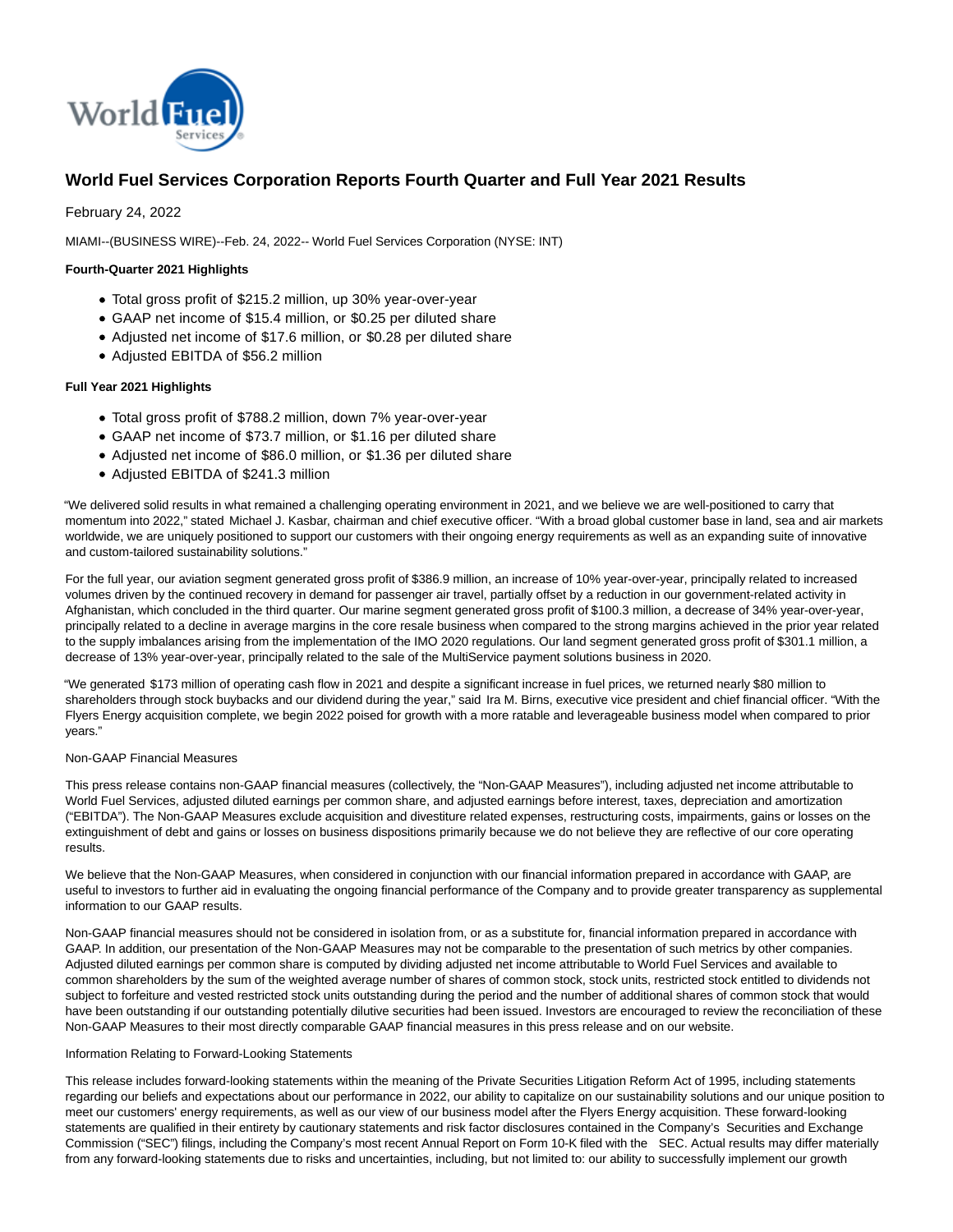strategy and integrate acquired businesses and recognize the anticipated benefits, our ability to capitalize on new market opportunities, potential liabilities, limited indemnities and the extent of any insurance coverage, our ability to effectively manage the effects of the COVID-19 pandemic, the extent of the impact of the pandemic on ours and our customers' sales, profitability, operations and supply chains due to actions taken by governments and businesses to contain the virus, customer and counterparty creditworthiness and our ability to collect accounts receivable and settle derivative contracts, sudden changes in the market price of fuel or extremely high or low fuel prices that continue for an extended period of time, the availability of cash and sufficient liquidity to fund our working capital and strategic investment needs, any global economic impacts or other significant volatility that may arise from geopolitical events, wars and other civil unrest, adverse conditions in the markets or industries in which we or our customers and suppliers operate, such as the current global economic environment as a result of the coronavirus pandemic, our ability to manage the changes in supply and other market dynamics in the regions where we operate, our failure to comply with restrictions and covenants in our senior revolving credit facility and our senior term loans, including our financial covenants, our ability to successfully execute and achieve efficiencies, our ability to achieve the expected level of benefit from any restructuring activities and cost reduction initiatives, inflationary pressures and its impact on our customers or the global economy, unanticipated tax liabilities or adverse results of tax audits, assessments, or disputes, our ability to capitalize on new market opportunities, risks related to the complexity of the U.S. and foreign tax legislation and any subsequently issued regulations and our ability to accurately predict the impact on our effective tax rate and future earnings, our ability to effectively leverage technology and operating systems and realize the anticipated benefits, potential liabilities and the extent of any insurance coverage, actions that may be taken under the current administration in the U.S. that increase costs or otherwise negatively impact ours or our customers and suppliers businesses, the outcome of pending litigation and other proceedings, the impact of quarterly fluctuations in results, particularly as a result of seasonality, supply disruptions, border closures and other logistical difficulties that can arise when sourcing and delivering fuel in areas that are actively engaged in war or other military conflicts, our failure to effectively hedge certain financial risks associated with the use of derivatives, uninsured losses, the impact of climate change and natural disasters, adverse results in legal disputes, and other risks detailed from time to time in our SEC filings. In addition, other current or potential risks and uncertainties related to the coronavirus pandemic include, but are not limited to: notices from customers, suppliers and other third parties asserting force majeure or other bases for their non-performance, losses on hedging transactions with customers arising from the volatility in fuel prices, heightened risk of cybersecurity issues as digital technologies may become more vulnerable and experience a higher rate of cyber-attacks in a remote connectivity environment, reduction of our global workforce to adjust to market conditions, including increased costs associated with severance payments, retention issues, and an inability to hire employees when market conditions improve, the impact of asset impairments, including any impairment of the carrying value of our goodwill in our aviation and land segments, as well as other accounting charges if expected future demand for our products and services materially decreases, a structural shift in the global economy and its demand for fuel and related products and services as a result of changes in the way people work, travel and interact, or in connection with a global recession. New risks emerge from time to time and it is not possible for management to predict all such risk factors or to assess the impact of such risks on our business. Accordingly, we undertake no obligation to publicly update or revise any forward-looking statements, whether as a result of new information, changes in expectations, future events, or otherwise, except as required by law.

#### About World Fuel Services Corporation

Headquartered in Miami, Florida, World Fuel Services is a global energy management company involved in providing energy procurement advisory services, supply fulfillment and transaction and payment management solutions to commercial and industrial customers, principally in the aviation, marine and land transportation industries. World Fuel Services also offers natural gas and electricity, as well as energy advisory services, including programs for carbon offsets, sustainability solutions and renewable energy alternatives. World Fuel Services sells fuel and delivers services to its clients at more than 8,000 locations in more than 200 countries and territories worldwide.

#### For more information, visit [www.wfscorp.com.](https://cts.businesswire.com/ct/CT?id=smartlink&url=http%3A%2F%2Fwww.wfscorp.com&esheet=52585479&newsitemid=20220224006009&lan=en-US&anchor=www.wfscorp.com&index=1&md5=ee1ce7060b991cd94da862c2b494dfb5)

-- Some amounts in this press release may not add due to rounding. All percentages have been calculated using unrounded amounts --

#### **WORLD FUEL SERVICES CORPORATION**

#### **CONDENSED CONSOLIDATED BALANCE SHEETS**

(Unaudited - In millions, except per share data)

|                                                                                                                                                | December 31,<br>2021 | December 31,<br>2020 |
|------------------------------------------------------------------------------------------------------------------------------------------------|----------------------|----------------------|
| Assets:                                                                                                                                        |                      |                      |
| Current assets:                                                                                                                                |                      |                      |
| Cash and cash equivalents                                                                                                                      | \$652.2              | \$658.8              |
| Accounts receivable, net of allowance for credit losses of \$26.1 million and \$53.8 million as of December 31,<br>2021 and 2020, respectively | 2,355.3              | 1,238.4              |
| Inventories                                                                                                                                    | 477.9                | 344.3                |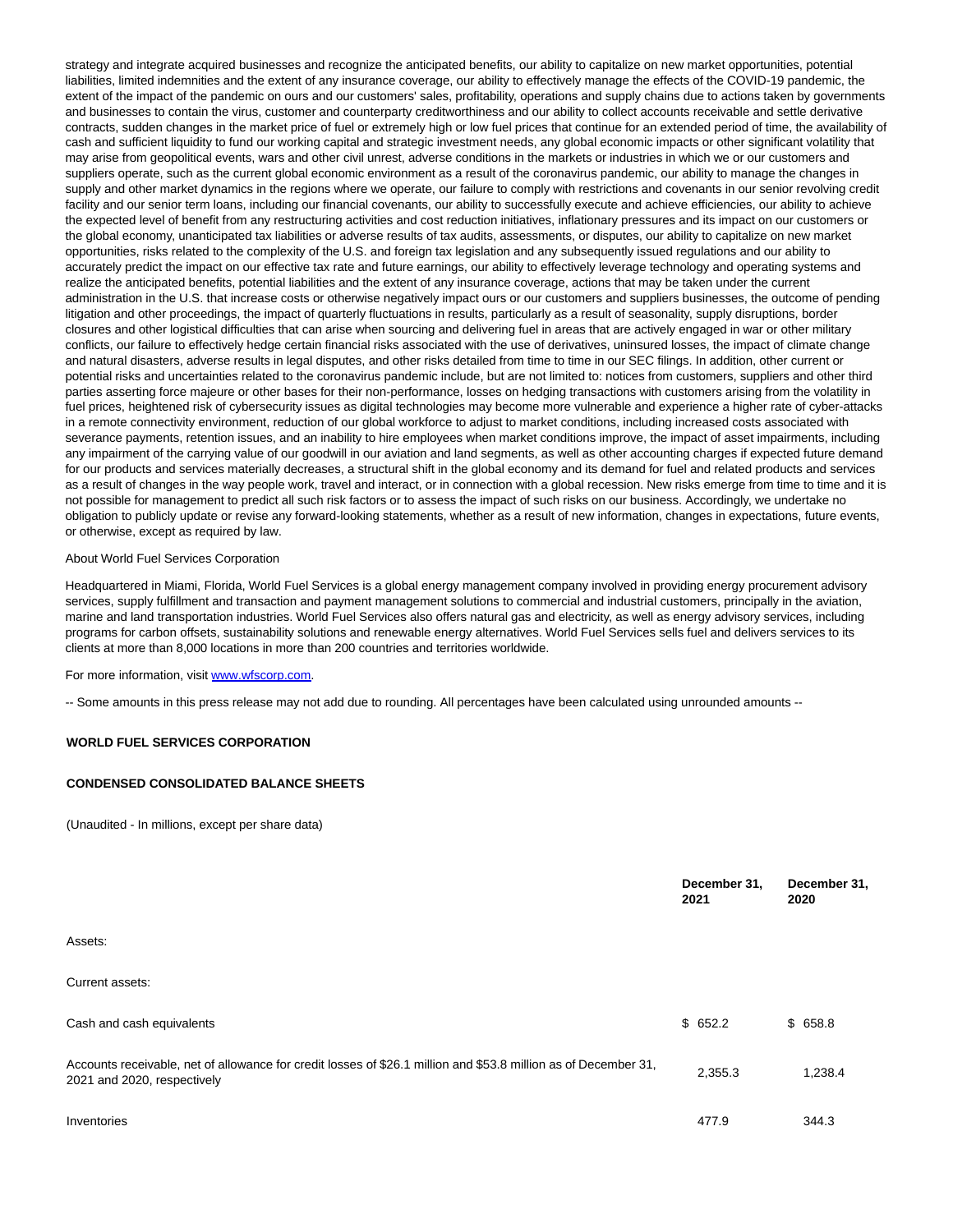| Prepaid expenses                                                                                                                                | 59.2      | 51.1      |
|-------------------------------------------------------------------------------------------------------------------------------------------------|-----------|-----------|
| Short-term derivative assets, net                                                                                                               | 169.2     | 66.4      |
| Other current assets                                                                                                                            | 305.9     | 280.4     |
| Total current assets                                                                                                                            | 4,019.7   | 2,639.3   |
| Property and equipment, net                                                                                                                     | 348.9     | 342.6     |
| Goodwill                                                                                                                                        | 861.9     | 858.6     |
| Identifiable intangible and other non-current assets                                                                                            | 711.9     | 659.8     |
| <b>Total assets</b>                                                                                                                             | \$5,942.4 | \$4,500.3 |
| Liabilities:                                                                                                                                    |           |           |
| Current liabilities:                                                                                                                            |           |           |
| Current maturities of long-term debt                                                                                                            | \$30.6    | \$22.9    |
| Accounts payable                                                                                                                                | 2,399.6   | 1,214.7   |
| Short-term derivative liabilities, net                                                                                                          | 168.4     | 50.9      |
| Customer deposits                                                                                                                               | 205.5     | 155.8     |
| Accrued expenses and other current liabilities                                                                                                  | 292.7     | 239.8     |
| <b>Total current liabilities</b>                                                                                                                | 3,096.7   | 1,684.0   |
| Long-term debt                                                                                                                                  | 478.1     | 501.8     |
| Non-current income tax liabilities, net                                                                                                         | 213.9     | 215.5     |
| Other long-term liabilities                                                                                                                     | 236.8     | 186.1     |
| <b>Total liabilities</b>                                                                                                                        | 4,025.6   | 2,587.4   |
| Equity:                                                                                                                                         |           |           |
| World Fuel shareholders' equity:                                                                                                                |           |           |
| Preferred stock, \$1.00 par value; 0.1 shares authorized, none issued                                                                           |           |           |
| Common stock, \$0.01 par value; 100.0 shares authorized, 61.7 and 62.9 issued and outstanding as of<br>December 31, 2021 and 2020, respectively | 0.6       | 0.6       |
| Capital in excess of par value                                                                                                                  | 168.1     | 204.6     |
| Retained earnings                                                                                                                               | 1,880.6   | 1,836.7   |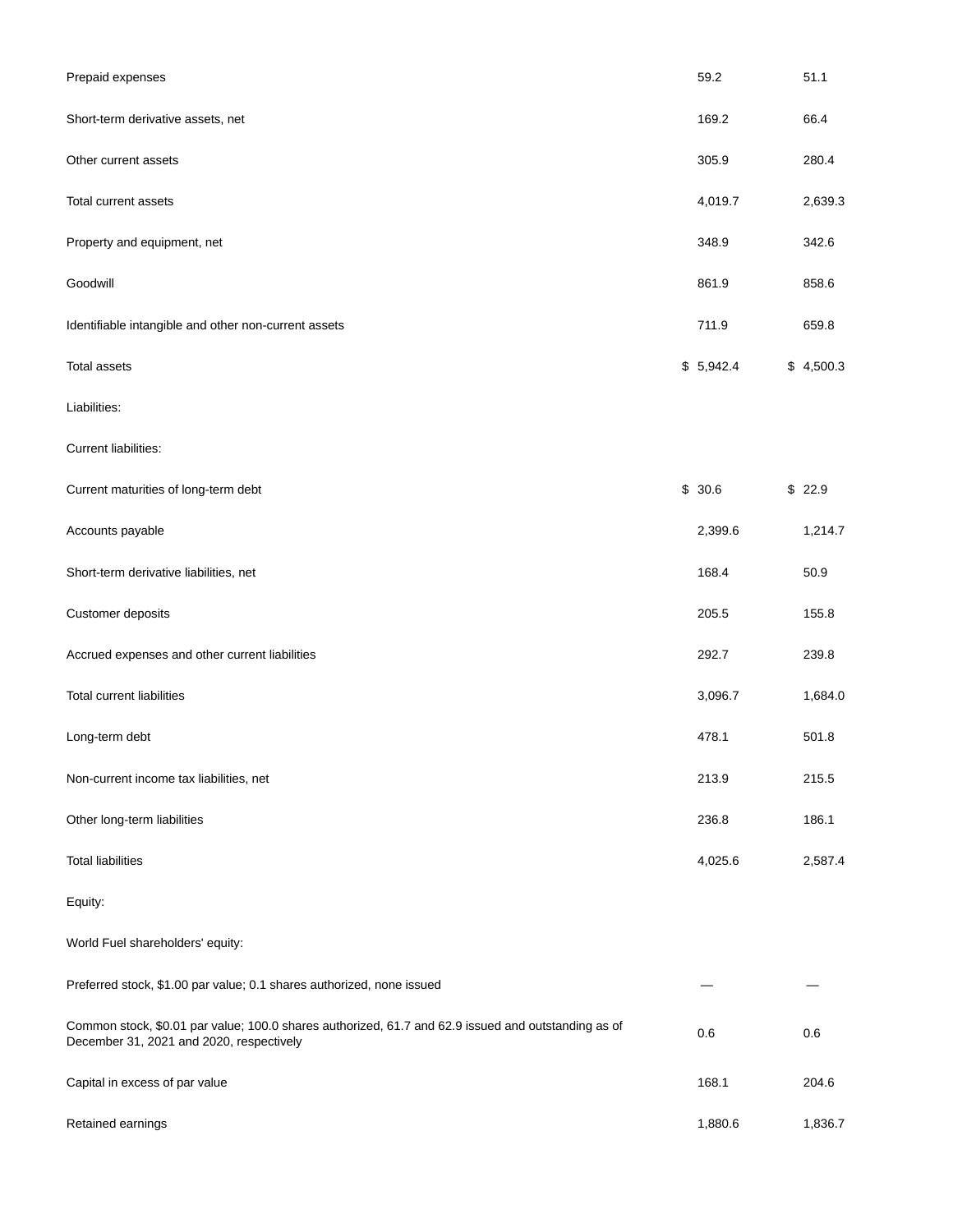| Accumulated other comprehensive income (loss) | (136.7)   | (132.6)   |  |
|-----------------------------------------------|-----------|-----------|--|
| Total World Fuel shareholders' equity         | 1,912.7   | 1,909.3   |  |
| Noncontrolling interest                       | 4.1       | 3.6       |  |
| Total equity                                  | 1,916.8   | 1,912.9   |  |
| Total liabilities and equity                  | \$5,942.4 | \$4,500.3 |  |

## **WORLD FUEL SERVICES CORPORATION**

## **CONDENSED CONSOLIDATED STATEMENTS OF INCOME AND COMPREHENSIVE INCOME**

(Unaudited – In millions, except per share data)

|                                                 | For the Three Months<br><b>Ended</b> |           |           |           | For the Year Ended |           |            |           |  |
|-------------------------------------------------|--------------------------------------|-----------|-----------|-----------|--------------------|-----------|------------|-----------|--|
|                                                 | December 31,                         |           |           |           | December 31,       |           |            |           |  |
|                                                 | 2021                                 |           | 2020      |           | 2021               |           | 2020       |           |  |
| Revenue                                         | \$9,942.7                            |           | \$4,702.1 |           | \$31,337.0         |           | \$20,358.3 |           |  |
| Cost of revenue                                 | 9,727.5                              |           | 4,536.9   |           | 30,548.8           |           | 19,506.5   |           |  |
| Gross profit                                    | 215.2                                |           | 165.2     |           | 788.2              |           | 851.8      |           |  |
| Operating expenses:                             |                                      |           |           |           |                    |           |            |           |  |
| Compensation and employee benefits              | 112.9                                |           | 77.2      |           | 386.7              |           | 366.9      |           |  |
| General and administrative                      | 70.3                                 |           | 62.1      |           | 247.6              |           | 311.1      |           |  |
| Asset impairments                               |                                      |           | 7.0       |           | 4.7                |           | 25.6       |           |  |
| Restructuring charges                           | (0.2)                                | $\lambda$ | 2.6       |           | 6.6                |           | 10.3       |           |  |
| Total operating expenses                        | 182.9                                |           | 148.8     |           | 645.6              |           | 714.0      |           |  |
| Income from operations                          | 32.3                                 |           | 16.4      |           | 142.6              |           | 137.9      |           |  |
| Non-operating income (expenses), net:           |                                      |           |           |           |                    |           |            |           |  |
| Interest expense and other financing costs, net | (11.0)                               | $\lambda$ | (10.9)    | $\lambda$ | (40.2)             |           | (44.9)     | $\lambda$ |  |
| Other income (expense), net                     | (0.8)                                | $\lambda$ | (6.2)     | $\lambda$ | (2.3)              |           | 68.8       |           |  |
| Total non-operating income (expense), net       | (11.8)                               | $\lambda$ | (17.1)    | $\lambda$ | (42.5)             | $\lambda$ | 23.9       |           |  |
| Income (loss) before income taxes               | 20.5                                 |           | (0.7)     | $\lambda$ | 100.0              |           | 161.7      |           |  |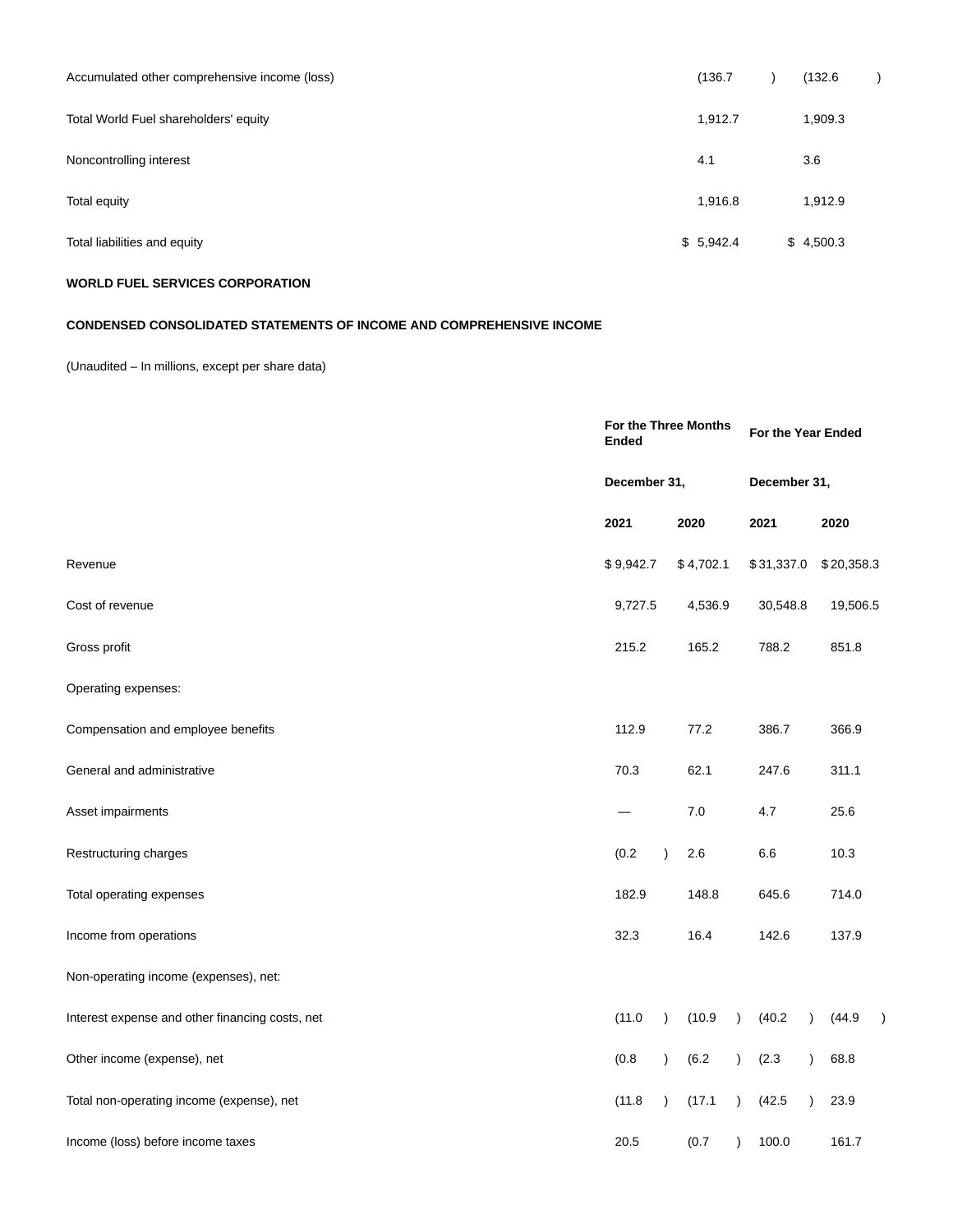| Provision for income taxes                                                                                                                                                                                                                                                  | 5.1    | 3.0       | 25.8              | 52.1    |  |
|-----------------------------------------------------------------------------------------------------------------------------------------------------------------------------------------------------------------------------------------------------------------------------|--------|-----------|-------------------|---------|--|
| Net income (loss) including noncontrolling interest                                                                                                                                                                                                                         | 15.5   | (3.8)     | $\lambda$<br>74.2 | 109.6   |  |
| Net income (loss) attributable to noncontrolling interest                                                                                                                                                                                                                   | 0.1    | (0.2)     | $\lambda$<br>0.5  | 0.1     |  |
| Net income (loss) attributable to World Fuel                                                                                                                                                                                                                                | \$15.4 | \$ (3.6)  | 373.7             | \$109.6 |  |
| Basic earnings (loss) per common share                                                                                                                                                                                                                                      | \$0.25 | \$ (0.06) | $)$ \$1.17        | \$1.72  |  |
|                                                                                                                                                                                                                                                                             | 62.2   | 63.4      | 62.9              | 63.7    |  |
| Basic weighted average common shares                                                                                                                                                                                                                                        |        |           |                   |         |  |
| Diluted earnings (loss) per common share                                                                                                                                                                                                                                    | \$0.25 | \$ (0.06) | $)$ \$1.16        | \$1.71  |  |
| Diluted weighted average common shares                                                                                                                                                                                                                                      | 62.4   | 63.4      | 63.3              | 64.0    |  |
| Comprehensive income:                                                                                                                                                                                                                                                       |        |           |                   |         |  |
| Net income (loss) including noncontrolling interest                                                                                                                                                                                                                         | \$15.5 | \$ (3.8)  | 374.2             | \$109.6 |  |
| Other comprehensive income (loss):                                                                                                                                                                                                                                          |        |           |                   |         |  |
| Foreign currency translation adjustments                                                                                                                                                                                                                                    | (3.1)  | 26.8      | (13.7)            | 13.8    |  |
| Cash flow hedges, net of income tax expense (benefit) of \$3.4 and (\$2.4) for the three months<br>ended December 31, 2021 and 2020, respectively, and net of income tax expense (benefit) of<br>\$3.3 and zero for the year ended December 31, 2021 and 2020, respectively | 10.0   | (7.1)     | 9.6               | (0.1)   |  |
| Total other comprehensive income (loss)                                                                                                                                                                                                                                     | 7.0    | 19.7      | (4.1)             | 13.7    |  |
| Comprehensive income (loss) including noncontrolling interest                                                                                                                                                                                                               | 22.4   | 16.0      | 70.1              | 123.3   |  |
| Comprehensive income (loss) attributable to noncontrolling interest                                                                                                                                                                                                         | 0.1    |           | 0.5               |         |  |
| Comprehensive income (loss) attributable to World Fuel                                                                                                                                                                                                                      | \$22.4 | \$16.0    | \$69.6            | \$123.3 |  |
| <b>WORLD FUEL SERVICES CORPORATION</b>                                                                                                                                                                                                                                      |        |           |                   |         |  |

# **CONDENSED CONSOLIDATED STATEMENTS OF CASH FLOWS**

(Unaudited - In millions)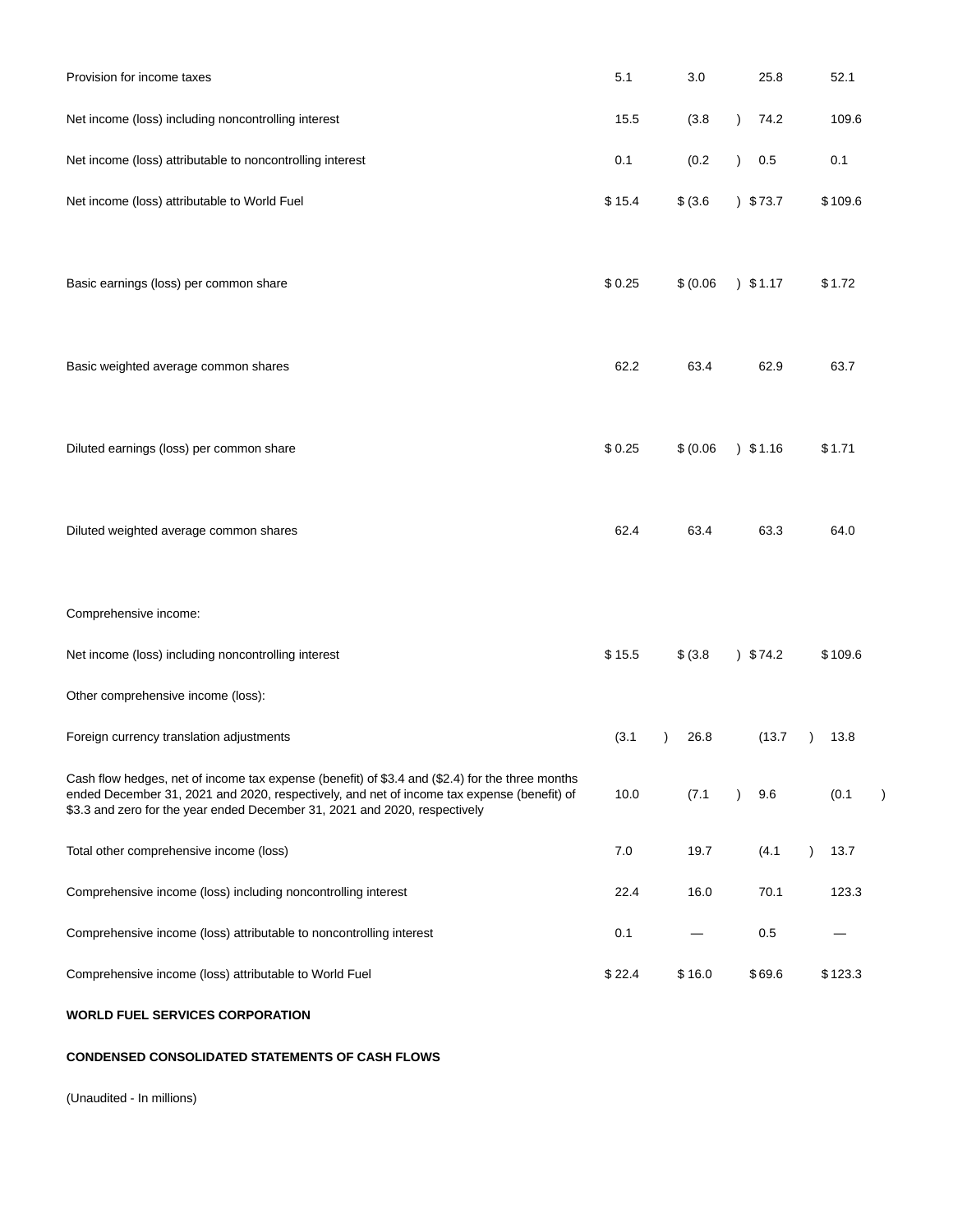|                                                                                                                        | For the Three Months<br>Ended |               |          |           | For the Year Ended |               |           |               |  |
|------------------------------------------------------------------------------------------------------------------------|-------------------------------|---------------|----------|-----------|--------------------|---------------|-----------|---------------|--|
|                                                                                                                        | December 31,                  |               |          |           | December 31,       |               |           |               |  |
|                                                                                                                        | 2021                          |               | 2020     |           | 2021               |               | 2020      |               |  |
| Cash flows from operating activities:                                                                                  |                               |               |          |           |                    |               |           |               |  |
| Net income (loss) including noncontrolling interest                                                                    | \$15.5                        |               | \$ (3.8) | $\lambda$ | \$74.2             |               | \$109.6   |               |  |
| Adjustments to reconcile net income including noncontrolling interest to net cash provided by<br>operating activities: |                               |               |          |           |                    |               |           |               |  |
| Depreciation and amortization                                                                                          | 20.8                          |               | 19.5     |           | 81.0               |               | 85.8      |               |  |
| Provision for credit losses                                                                                            | 3.4                           |               | 5.8      |           | 6.3                |               | 63.7      |               |  |
| Share-based payment award compensation costs                                                                           | 4.2                           |               | (3.3)    | $\lambda$ | 19.6               |               | (0.9)     |               |  |
| Deferred income tax expense (benefit)                                                                                  | 10.5                          |               | (6.5)    | $\lambda$ | (7.6)              |               | (14.4)    |               |  |
| Restructuring charges                                                                                                  | (0.8)                         | $\lambda$     |          |           | (0.8)              |               | 0.3       |               |  |
| Foreign currency (gains) losses, net                                                                                   | 2.8                           |               | 0.5      |           | (7.8)              | $\lambda$     | 0.6       |               |  |
| Loss (gain) on sale of business                                                                                        | (0.2)                         | $\lambda$     |          |           | 1.5                |               | (80.0)    |               |  |
| Other                                                                                                                  | 3.6                           |               | (10.2)   | $\lambda$ | 20.0               |               | 1.9       |               |  |
| Changes in assets and liabilities, net of acquisitions and divestitures:                                               |                               |               |          |           |                    |               |           |               |  |
| Accounts receivable, net                                                                                               | (324.6)                       | $\rightarrow$ | 16.7     |           | (1, 132.6)         |               | 1,300.3   |               |  |
| Inventories                                                                                                            | (42.7)                        |               | (48.4)   |           | (135.2)            | $\rightarrow$ | 251.0     |               |  |
| Prepaid expenses                                                                                                       | 16.4                          |               | $5.5\,$  |           | (10.5)             | $\lambda$     | 28.1      |               |  |
| Short-term derivative assets, net                                                                                      | (28.5)                        | $\lambda$     | 61.4     |           | (89.5)             |               | (6.9)     | $\lambda$     |  |
| Other current assets                                                                                                   | (78.1)                        | $\lambda$     | (9.2)    | $\lambda$ | (32.1)             |               | 63.2      |               |  |
| Cash collateral with counterparties                                                                                    | (84.9)                        | $\lambda$     | (1.7)    | $\lambda$ | 22.9               |               | 44.2      |               |  |
| Other non-current assets                                                                                               | 0.5                           |               | (1.2)    | $\lambda$ | (89.9)             | $\lambda$     | (8.7)     | $\lambda$     |  |
| Accounts payable                                                                                                       | 359.8                         |               | 97.6     |           | 1,143.8            |               | (1,223.9) |               |  |
| Customer deposits                                                                                                      | 43.9                          |               | 34.1     |           | 52.0               |               | 23.6      |               |  |
| Accrued expenses and other current liabilities                                                                         | 27.3                          |               | (56.1)   | $\lambda$ | 179.0              |               | (87.6)    | $\rightarrow$ |  |
| Non-current income tax, net and other long-term liabilities                                                            | 1.1                           |               | 12.5     |           | 79.0               |               | 54.3      |               |  |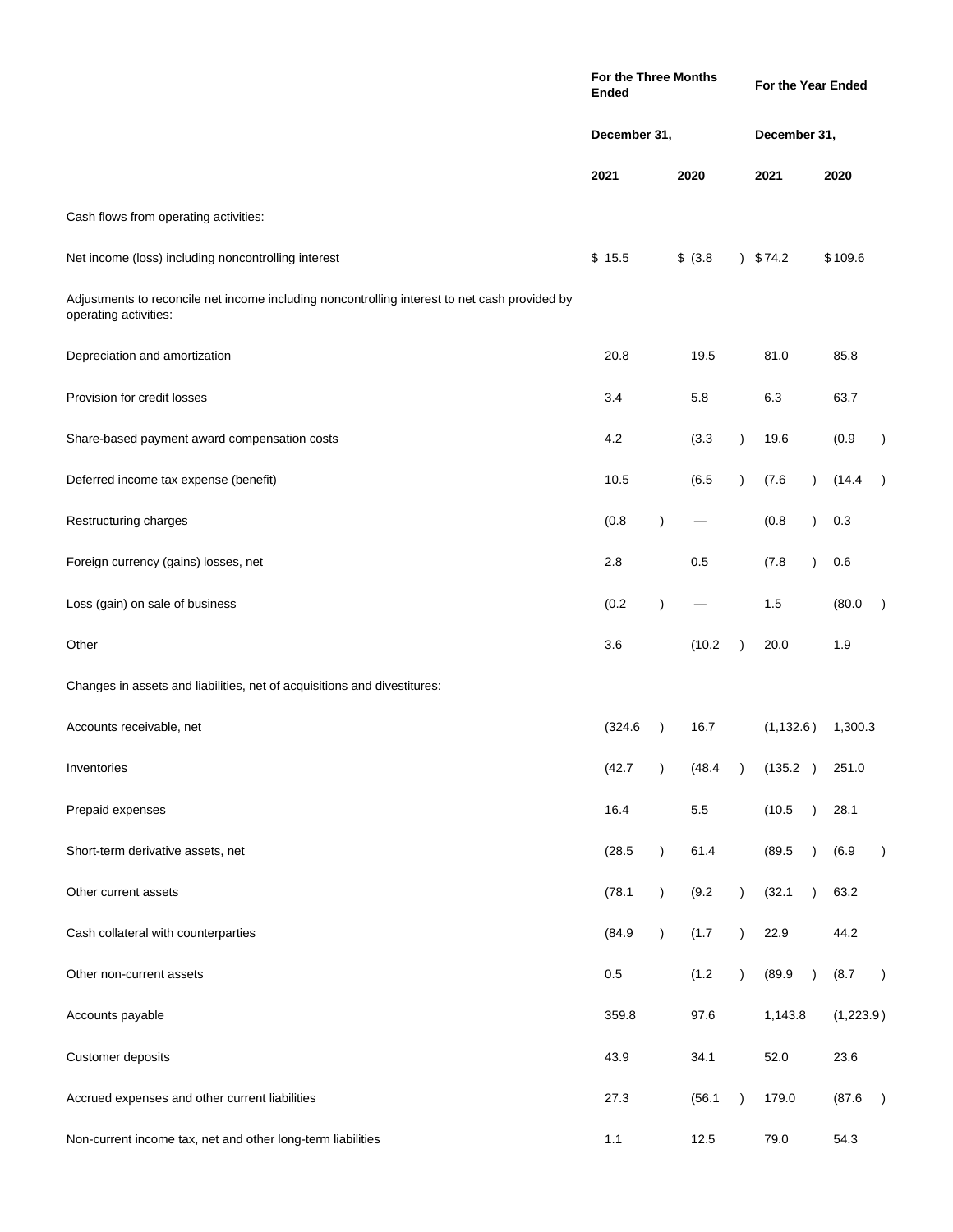| Total adjustments                                            | (65.6)  | $\lambda$     | 117.3   |           | 99.0    |           | 494.5     |               |
|--------------------------------------------------------------|---------|---------------|---------|-----------|---------|-----------|-----------|---------------|
| Net cash provided by (used in) operating activities          | (50.1)  | $\lambda$     | 113.5   |           | 173.2   |           | 604.1     |               |
| Cash flows from investing activities:                        |         |               |         |           |         |           |           |               |
| Acquisition of business, net of cash acquired                | (37.1)  | $\mathcal{E}$ |         |           | (37.1)  | $\lambda$ | (128.6)   |               |
| Proceeds from sale of business, net of divested cash         |         |               | (8.8)   | $\lambda$ | 25.0    |           | 259.6     |               |
| Capital expenditures                                         | (10.8)  | $\lambda$     | (5.8)   | $\lambda$ | (39.2)  | $\lambda$ | (51.3)    | $\lambda$     |
| Other investing activities, net                              | (0.6)   | $\lambda$     | 0.6     |           | (7.1)   |           | (6.9)     | $\lambda$     |
| Net cash provided by (used in) investing activities          | (48.5)  | $\lambda$     | (14.0)  | $\lambda$ | (58.3)  | $\lambda$ | 72.8      |               |
| Cash flows from financing activities:                        |         |               |         |           |         |           |           |               |
| Borrowings of debt                                           |         |               | 0.4     |           | 0.3     |           | 2,095.4   |               |
| Repayments of debt                                           | (7.7)   | $\lambda$     | (4.6)   | $\lambda$ | (24.2)  | $\lambda$ | (2,207.4) |               |
| Dividends paid on common stock                               | (7.5)   | $\lambda$     | (6.3)   | $\lambda$ | (28.7)  |           | (25.6)    | $\rightarrow$ |
| Repurchases of common stock                                  | (26.1)  | $\lambda$     | (12.7)  | $\lambda$ | (50.5)  |           | (68.3)    | $\lambda$     |
| Other financing activities, net                              | (2.0)   | $\lambda$     | (1.0)   | $\lambda$ | (10.5)  | $\lambda$ | (7.1)     | $\lambda$     |
| Net cash provided by (used in) financing activities          | (43.3)  | $\lambda$     | (24.2)  | $\lambda$ | (113.6) | $\lambda$ | (213.0)   |               |
| Effect of exchange rate changes on cash and cash equivalents | (1.8)   | $\lambda$     | 10.8    |           | (7.8)   |           | 8.8       |               |
| Net increase (decrease) in cash and cash equivalents         | (143.7) | $\lambda$     | 86.0    |           | (6.6)   |           | 472.7     |               |
| Cash and cash equivalents, as of the beginning of the period | 796.0   |               | 572.7   |           | 658.8   |           | 186.1     |               |
| Cash and cash equivalents, as of the end of the period       | \$652.2 |               | \$658.8 |           | \$652.2 |           | \$658.8   |               |

**WORLD FUEL SERVICES CORPORATION**

## **RECONCILIATION OF GAAP TO NON-GAAP FINANCIAL MEASURES**

(Unaudited - In millions, except per share data)

## **For the Three Months Ended For the Year Ended**

|                                                      | December 31. |             | December 31. |         |
|------------------------------------------------------|--------------|-------------|--------------|---------|
| Non-GAAP financial measures and reconciliation: 2021 |              | 2020        | 2021         | 2020    |
| Net income (loss) attributable to World Fuel         | \$15.4       | $$^{(3.6)}$ | \$73.7       | \$109.6 |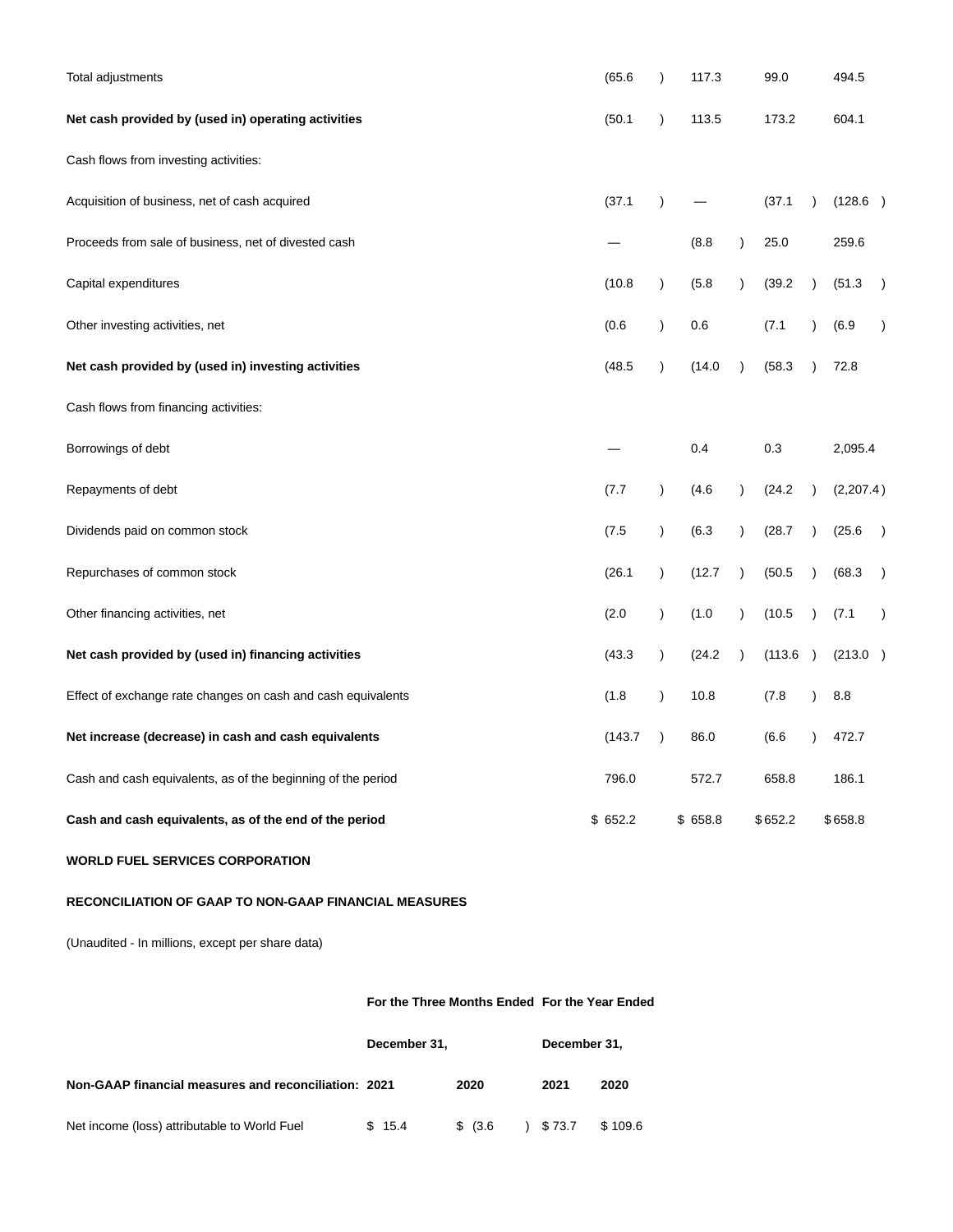| Acquisition and divestiture related expenses          | 3.3          |                        | (0.9)                                         | $\mathcal{E}$ | 6.6          |               | 1.8     |  |
|-------------------------------------------------------|--------------|------------------------|-----------------------------------------------|---------------|--------------|---------------|---------|--|
| Gain on sale of business                              | (0.2)        | $\mathcal{C}^{\prime}$ |                                               |               | (0.9)        | $\mathcal{E}$ | (80.0)  |  |
| Asset impairments                                     |              |                        | 6.9                                           |               | 4.7          |               | 25.5    |  |
| Restructuring charges                                 | (0.2)        | $\mathcal{E}$          | 2.6                                           |               | 6.6          |               | 10.3    |  |
| Income tax impacts                                    | (0.7)        | $\mathcal{E}$          | (4.0)                                         | $\mathcal{E}$ | (4.6)        | $\rightarrow$ | 6.3     |  |
| Adjusted net income (loss) attributable to World Fuel | \$17.6       |                        | \$<br>1.1                                     |               | \$86.0       |               | \$73.6  |  |
| Diluted earnings (loss) per common share              | \$0.25       |                        | \$<br>(0.06)                                  | $\lambda$     | \$1.16       |               | \$1.71  |  |
| Acquisition and divestiture related expenses          | 0.05         |                        | (0.01)                                        | $\lambda$     | 0.10         |               | 0.03    |  |
| Gain on sale of business                              |              |                        |                                               |               | (0.01)       |               | (1.25)  |  |
| Asset impairments                                     |              |                        | 0.11                                          |               | 0.07         |               | 0.40    |  |
| Restructuring charges                                 |              |                        | 0.04                                          |               | 0.10         |               | 0.16    |  |
| Income tax impacts                                    | (0.01)       | $\mathcal{C}$          | (0.06)                                        | $\lambda$     | (0.07)       |               | 0.10    |  |
| Adjusted diluted earnings (loss) per common share     | \$0.28       |                        | \$0.02                                        |               | \$1.36       |               | \$ 1.15 |  |
|                                                       |              |                        | For the Three Months Ended For the Year Ended |               |              |               |         |  |
|                                                       | December 31, |                        |                                               |               | December 31, |               |         |  |
| Non-GAAP financial measures and reconciliation: 2021  |              |                        | 2020                                          |               | 2021         |               | 2020    |  |
| Income from operations                                | \$<br>32.3   |                        | \$<br>16.4                                    |               | \$142.6      |               | \$137.9 |  |
| Depreciation and amortization                         | 20.8         |                        | 19.5                                          |               | 81.0         |               | 85.8    |  |
| Acquisition and divestiture related expenses          | 3.3          |                        | (0.9)                                         | $\mathcal{E}$ | 6.6          |               | 1.8     |  |
| Asset impairments                                     |              |                        | 6.9                                           |               | 4.7          |               | 25.5    |  |
| Restructuring charges                                 | (0.2)        | $\mathcal{C}$          | 2.6                                           |               | 6.6          |               | 10.3    |  |

Adjusted EBITDA <sup>(1)</sup>  $$56.2$   $$44.6$   $$241.3$   $$261.4$ 

(1) considered to be non-operational and not representative of our core business, including those associated with acquisition and divestiture related The Company defines adjusted EBITDA as income from operations, excluding the impact of depreciation and amortization, and items that are expenses, asset impairments, and restructuring charges.

## **WORLD FUEL SERVICES CORPORATION**

#### **BUSINESS SEGMENTS INFORMATION**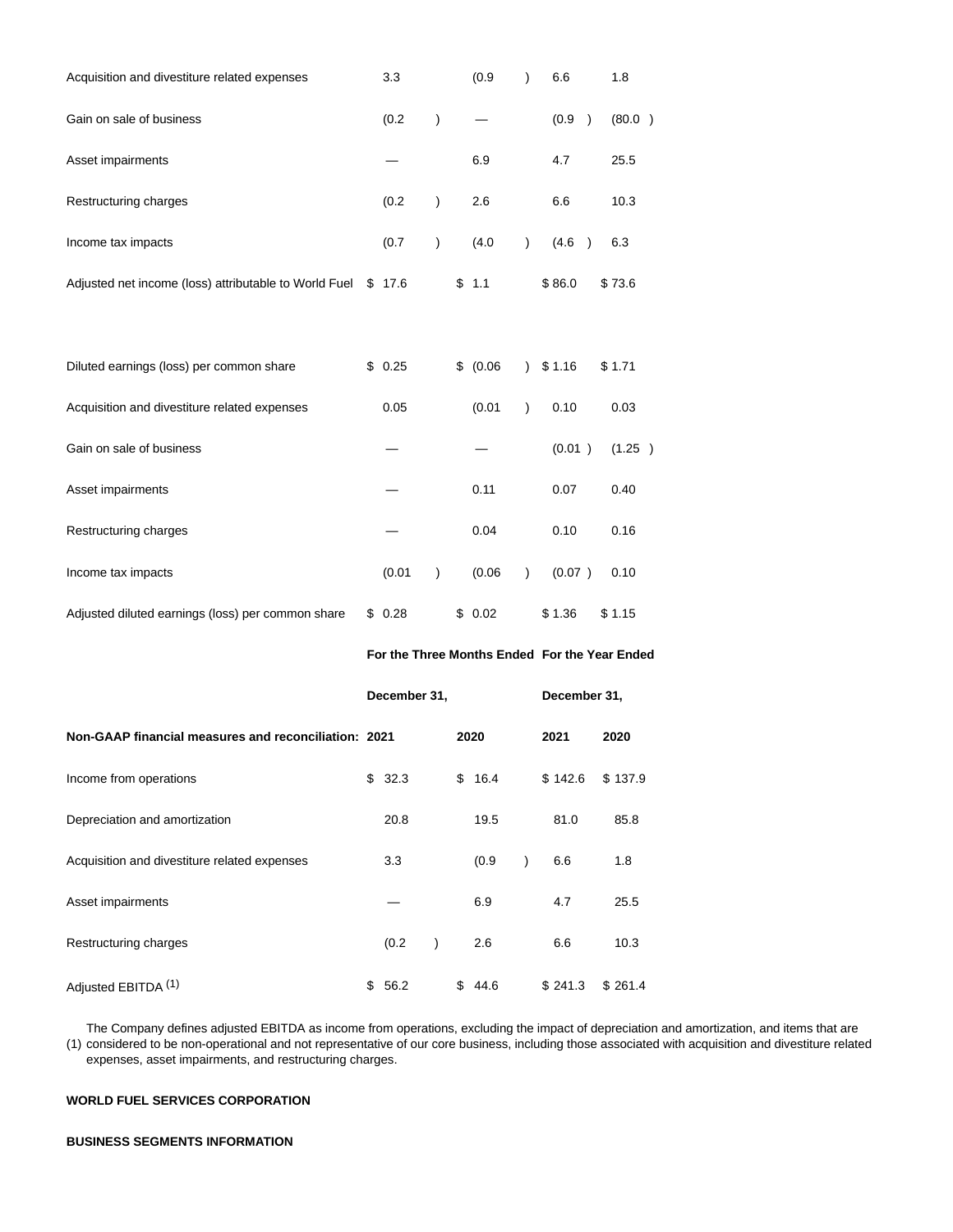## **For the Three Months Ended For the Year Ended**

|                                  | December 31, |           |         |  | December 31, |               |            |           |            |   |
|----------------------------------|--------------|-----------|---------|--|--------------|---------------|------------|-----------|------------|---|
| Revenue:                         |              | 2021      |         |  | 2020         |               | 2021       |           | 2020       |   |
| Aviation segment                 |              | \$4,343.8 |         |  | \$1,798.6    |               | \$12,824.3 |           | \$8,179.6  |   |
| Land segment                     |              | 3,111.0   |         |  | 1,714.3      |               | 10,426.8   |           | 6,663.1    |   |
| Marine segment                   |              | 2,487.9   |         |  | 1,189.3      |               | 8,085.8    |           | 5,515.7    |   |
| Total revenue                    |              | \$9,942.7 |         |  | \$4,702.1    |               | \$31,337.0 |           | \$20,358.3 |   |
| Gross profit:                    |              |           |         |  |              |               |            |           |            |   |
| Aviation segment                 |              | \$109.8   |         |  | \$70.3       |               | \$386.9    |           | \$352.9    |   |
| Land segment                     |              | 75.2      |         |  | 72.2         |               | 301.1      |           | 347.6      |   |
| Marine segment                   |              | 30.2      |         |  | 22.8         |               | 100.3      |           | 151.4      |   |
| Total gross profit               |              | \$215.2   |         |  | \$165.2      |               | \$788.2    |           | \$851.8    |   |
| Income from operations:          |              |           |         |  |              |               |            |           |            |   |
| Aviation segment                 |              | \$49.4    |         |  | \$17.3       |               | \$163.4    |           | \$84.5     |   |
| Land segment                     |              | 0.1       |         |  | 18.4         |               | 44.6       |           | 72.6       |   |
| Marine segment                   |              | 5.9       |         |  | 3.1          |               | 20.7       |           | 58.5       |   |
| Corporate overhead - unallocated |              | (23.1)    | $\big)$ |  | (22.4)       | $\mathcal{L}$ | (86.1)     | $\lambda$ | (77.8)     | ) |
| Total income from operations     |              | \$32.3    |         |  | \$16.4       |               | \$142.6    |           | \$137.9    |   |

## **SALES VOLUME SUPPLEMENTAL INFORMATION**

(Unaudited - In millions)

## **For the Three Months Ended For the Year Ended**

|                             | December 31, | December 31, |         |         |  |
|-----------------------------|--------------|--------------|---------|---------|--|
| Volume (Gallons):           | 2021         | 2020         | 2021    | 2020    |  |
| <b>Aviation Segment</b>     | 1.684.7      | 1.144.0      | 5.857.5 | 4.694.1 |  |
| Land Segment <sup>(1)</sup> | 1,368.9      | 1.272.0      | 5.254.1 | 5.062.8 |  |